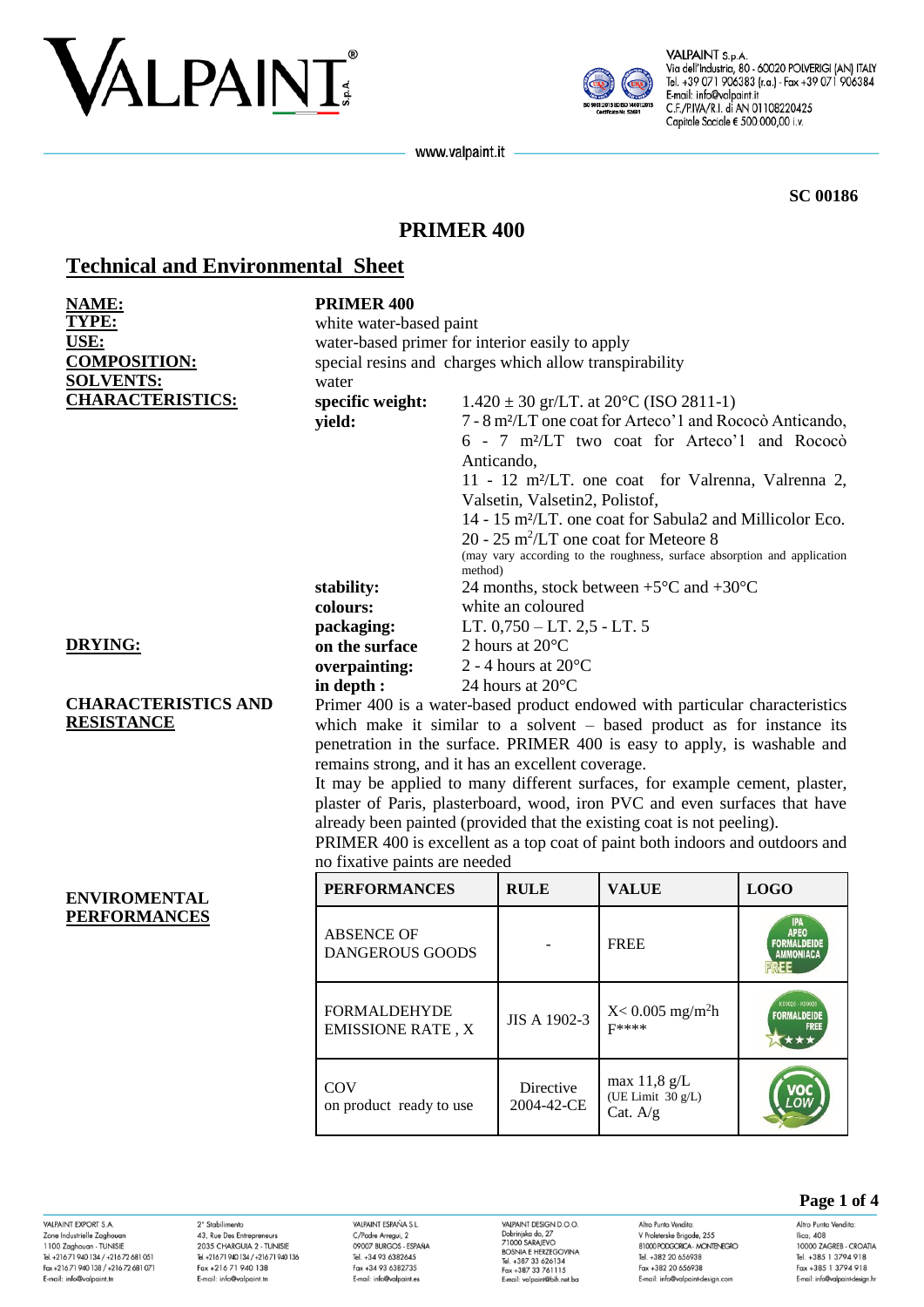



**VALPAINT** S.p.A.<br>Via dell'Industria, 80 - 60020 POLVERIGI (AN) ITALY<br>Tel. +39 071 906383 (r.a.) - Fax +39 071 906384 E-mail: info@valpaint.it C.F./P.IVA/R.I. di AN 01108220425 Capitale Sociale € 500.000,00 i.v.

www.valpaint.it

## **SC 00186**

| PREPARATION OF THE<br><b>PRODUCTS:</b>      | dilution:                         | dilute with water at 10 - 20% for Polistof, Valrenna and<br>Valrenna 2,<br>at $10 - 30\%$ for Valsetin, Valsetin2, Artecò 1,<br>Anticando, Sabula 2 and Millicolor Eco.                                                                                                                                                                                                                                                                                                                                                                                                                                                                                                                                                                                                                                                      |
|---------------------------------------------|-----------------------------------|------------------------------------------------------------------------------------------------------------------------------------------------------------------------------------------------------------------------------------------------------------------------------------------------------------------------------------------------------------------------------------------------------------------------------------------------------------------------------------------------------------------------------------------------------------------------------------------------------------------------------------------------------------------------------------------------------------------------------------------------------------------------------------------------------------------------------|
| <b>APPLICATION:</b>                         | system:<br>Number of<br>coatings: | by brush-by roller-by spray, at 50% for Meteore 8.<br>1 or more coatings                                                                                                                                                                                                                                                                                                                                                                                                                                                                                                                                                                                                                                                                                                                                                     |
| <b>PREPARATION OF THE</b><br><b>SURFACE</b> | VALRENNA.                         | FOR VALRENNA and VALRENNA2: Old Surfaces. Remove old non-<br>adhering and peeling paint, then wash using water and suitable soap products.<br>Next, use a filler to repair the surface. When drying is complete, sand the<br>surface. Then apply PRIMER 400 to the filled parts only. After approximately<br>4 hours at 20°C, apply a coat of PRIMER 400 coloured and diluted 10 - 20%<br>with water. If, however, the surfaces are clean and not peeling, apply a<br>covering coat of PRIMER 400 coloured and diluted 20% with water or 10-<br>20% for Valrenna 2. After 4 hours at $20^{\circ}$ C, proceed with the application of<br>New Surfaces. Use a filler to repair the surface. When dry, sand and apply                                                                                                           |
|                                             | <b>VALRENNA</b>                   | PRIMER 400 to the filled parts only. After approximately 4 hours at $20^{\circ}$ C,<br>apply a coat of PRIMER 400 coloured and diluted 20% with water or 10-20%<br>for Valrenna 2. After 4 hours at $20^{\circ}$ C, proceed with the application of<br>FOR ARTECO' 1: Old Exterior Walls: Remove all poorly-anchored and<br>crumbling coatings, wash with water and a suitable soap. Then, apply a coating<br>of PRIMER 400 as fixative diluted at 50% with water and after about 4 hours<br>at 20°C apply a second coating of PRIMER 400 diluted at 30% with water.<br>After 4 hours at 20°C keep on ARTECO'l application.                                                                                                                                                                                                  |
|                                             |                                   | New Exterior Walls: fill adequately the surface to treat where necessary with<br>STUCCO FAST 150. Once the surface is dry after approximately 8 hours at<br>20°C sand and apply a coating of PRIMER 400 (water-based). After 4 hours<br>at 20°C keep on with ARTECO'1 application.<br>Wood, PVC, Glass, Light Alloys and Painted Iron: degrease and sand<br>perfectly the surface to improve adhesion, then apply a coatings of PRIMER<br>400 (waterbased). After 4 hours at 20°C keep on with ARTECO'l application<br>New Iron (not treated): degrease the surface removing perfectly any possible<br>rust coats, apply one (or more) coating of WIKTOR water-based antirust. Once<br>dry, after about 4 hours at 20°C apply a coating of PRIMER (waterbased). After<br>8 hours at 20°C, keep on with ARTECO'l application. |
|                                             | coverage.                         | FOR VALSETIN AND VALSETIN 2: Old and New Surfaces. Remove old<br>non-adhering and peeling paint and wash using a suitable soap product. When<br>the surface is dry, fill any cracks. Once the filler has dried, sand the surface to<br>make sure it is smooth. Next, apply a coat of PRIMER 400 diluted 50% with<br>water to act as a fixative. After approximately 4 - 6 hours at 20°C, smooth over<br>a second coat of undiluted PRIMER 400.<br>Next, apply undiluted PRIMER 400 to the filled areas only; after 4 - 6 hours at<br>$20^{\circ}$ C smooth PRIMER 400 over the entire surface using a Wool Roller, with<br>as many criss-crossed strokes as possible so as to achieve optimal surface                                                                                                                        |

VALPAINT EXPORT S.A. Zone Industrielle Zaghouar 1100 Zaghouan - TUNISIE<br>Tel. +216 71 940 134 / +216 72 681 051 Fax +21671 940 138 / +21672 681 071<br>E-mail: info@valpaint.tn

2° Stabilimento<br>43, Rue Des Entrepreneurs 2035 CHARGUIA 2 - TUNISIE<br>Tel. +21671 940 134 / +21671 940 136 Fax +216 71 940 138<br>E-mail: info@valpaint.tn

VALPAINT ESPAÑA S.L.<br>C/Padre Arregui, 2<br>09007 BURGOS - ESPAÑA<br>Tel. +34 93 6382645 Fax +34 93 6382735<br>E-mail: info@valpaint.es

VAIPAINT DESIGN D.O.O.<br>Dobrinjska do, 27<br>71000 SARAJEVO<br>BOSNIA E HERZEGOVINA<br>Tel. +387 33 626134<br>Fax +387 33 761115<br>E-mail: valpaint@bih.net.ba

Altro Punto Vendita:<br>V Proleterske Brigade, 255 81000 PODGORICA - MONTENEGRO<br>Tel. +382 20 656938 Fax +382 20 656938<br>E-mail: info@valpaint-design.com

# Page 2 of 4

Altro Punto Vendita:<br>Ilica, 408 10000 ZAGREB - CROATIA<br>Tel. +385 1 3794 918 Fax +385 1 3794 918<br>E-mail: info@valpaint-design.hr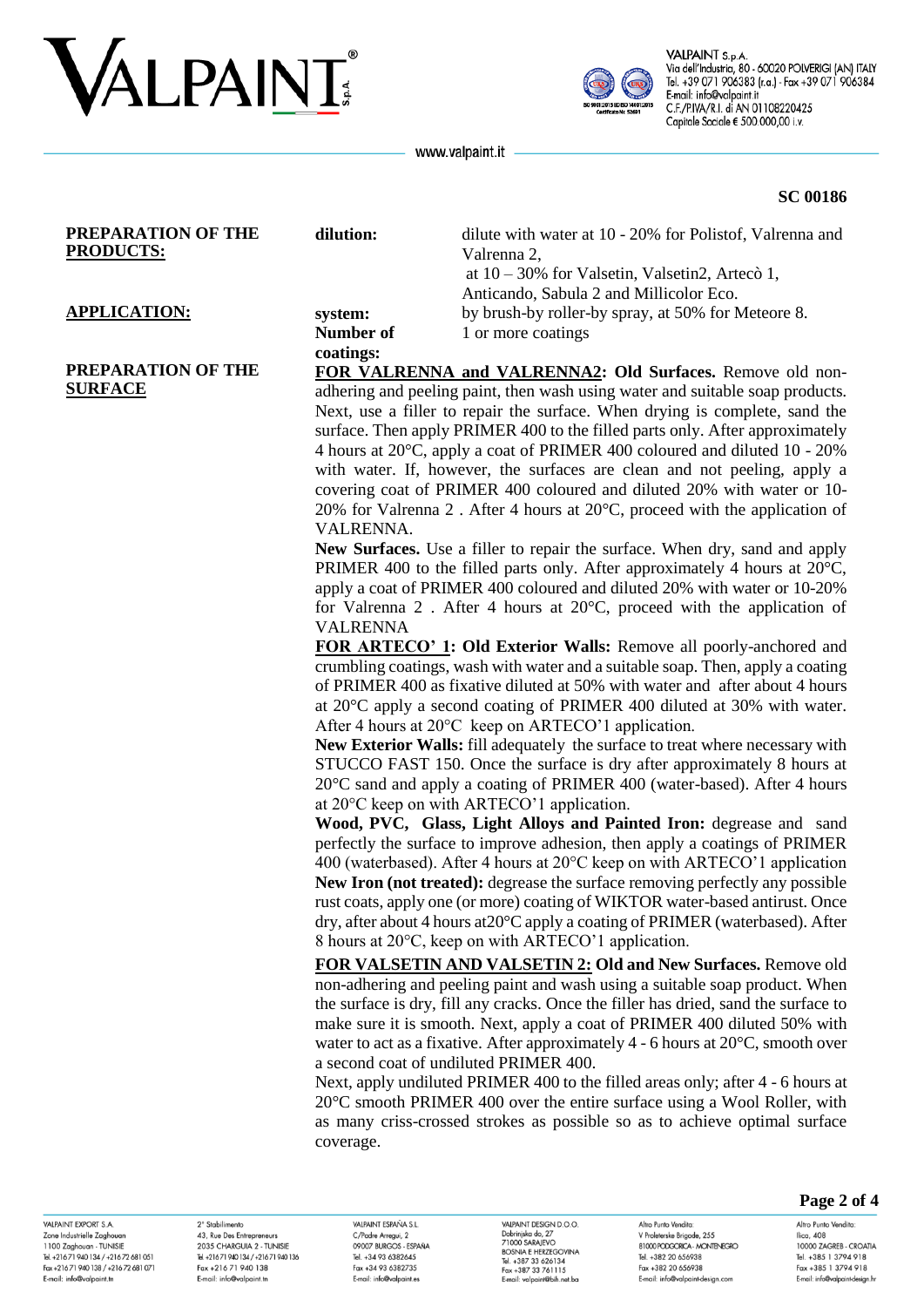# **VALPAINT**



VALPAINT S.p.A Via dell'Industria, 80 - 60020 POLVERIGI (AN) ITALY Tel. +39 071 906383 (r.a.) - Fax +39 071 906384 E-mail: info@valpaint.it C.F./P.IVA/R.I. di AN 01108220425 Capitale Sociale € 500.000,00 i.v.

www.valpaint.it

### **SC 00186**

After 4 hours at 20°C, proceed with the application of VALSETIN or VALSETIN 2.

**N.B:** The PRIMER 400 should be coloured before application, in accordance with the selected VALSETIN or VALSETIN 2 colour.

**FOR ANTICANDO: Old walls.** Remove old non-adhering and peeling paint from the support and wash using water and a suitable soap product. Next, apply a coat of PRIMERT 400 diluted 50% with water to act as a fixative. After approximately 4 hours at 20°C, apply a second brushed coat of PRIMER 400 diluted 20 - 30% with water. If, however, the surfaces are clean and not peeling, apply a coat of PRIMER 400 diluted 20 - 30% with water. After 4 hours at 20°C, proceed with the application of ANTICANDO

**New walls.** Stucco the surface where necessary. When dry, after approximately 4 hours at 20°C, sand the surface then apply a coat of PRIMART 400 diluted 15 - 20% with water. After 4 hours at 20°C, proceed with the application of ANTICANDO

**Wood, Glass, Light Alloys, Painted Iron**. Thoroughly degrease the support, sand the surface well to improve adhesion, then apply a coat of Primer 400 diluted 15-20% with water. After 4 hours at 20 $\degree$  C, proceed with the application of the Anticando.

**New Iron (not treated**). Degrease the surface and remove any rust layers, apply a coat (or more) of Wiktor anti-rust to the water. When this has dried, after about 4 hours at 20 ° C, apply a coat of Primer 400 diluted to 15 - 20% with water. After 8 hours at 20 $\degree$  C, proceed with the application of the Anticando

**FOR SABULA 2 AND MILLICOLOR ECO: Old Surfaces.** Remove old non-adhering and peeling paint and wash using a suitable soap product. When the surface is dry, fill any cracks. Once the filler has dried, sand the surface to make sure it is smooth. Next, apply a coat of PRIMER 400 diluted 50% with water to act as a fixative. After approximately  $4 - 6$  hours at  $20^{\circ}$ C, apply a second coat of PRIMER 400 diluted 20 - 25% with water. PRIMER 400 should be applied with a wool roller, using as many criss-crossed strokes as possible in order to achieve optimal surface coverage. After 6 hours at 20°C, proceed with the application of SABULA 2.

**New Surfaces.** Smoothen the surface with sandpaper only where necessary. Next, apply PRIMER 400 diluted 20 - 25% with water only over the areas treated with filler; after 4 - 6 hours at 20°C, apply PRIMER 400 over the entire surface using a wool roller, with as many criss-crossed strokes as possible to ensure optimal surface coverage. After another 6 hours at 20°C, proceed with the application of SABULA 2.

**FOR POLISTOF: Old Surfaces**: remove old non adhering and peeling paint, the wash using water and suitable soap product. Next, usea filler to repair the surface. When dry, sand. Then apply Primer 400 to the filled parts only. Then apply P Primer 400 coloured and diluted 10-20% with water

If however the surfaces are clean and not peeling , apply a coat of PRIMER 400 diluted 10-20% with water. After 4 hours at 20°C proceed with the application of Polistof , New Surfaces: use a filler to repair the surface.

VAI PAINT EYPORT & A Zone Industrielle Zaghoud 1100 Zaghouan - TUNISIE Tel. +216 71 940 134 / +216 72 681 051 Fax +216 71 940 138 / +216 72 681 071 E-mail: info@valpaint.tr

2° Stabilimento 43, Rue Des Entrepreneurs 2025 CHARCLILA 2 TUNISIE Tel. +216 71 940 134 / +216 71 940 136 Fax +216 71 940 138 E-mail: info@valpaint.tn

VAIRAINT ESPAÑA S I C/Padre Arregui, 2 OOOOZ BIJDCOS ESDAÑA Tel. +34 93 6382645 Fax +34 93 6382735 E-mail: info@valpaint.es

VAIRAINT DESIGN D O O VALPAINT DESIGN D.O.O.<br>Dobrinjska do, 27<br>71000 SARAJEVO<br>BOSNIA E HERZEGOVINA Tel. +387 33 626134 Fax +387 33 761115 E-mail: valoaint@bib.net ba

Altro Punto Vendita V Proleterske Brigade, 255 **RIOOD PODGORICA - MONTENEGRO** Tel. +382 20 656938 Fax +382 20 656938 E-mail: info@valpaint-design.com

**Page 3 of 4**

Altro Punto Vendita: Ilica, 408 10000 ZAGREB - CROATIA Tel. +385 1 3794 918 Fax +385 1 3794 918 E-mail: info@valpaint-desian.hr